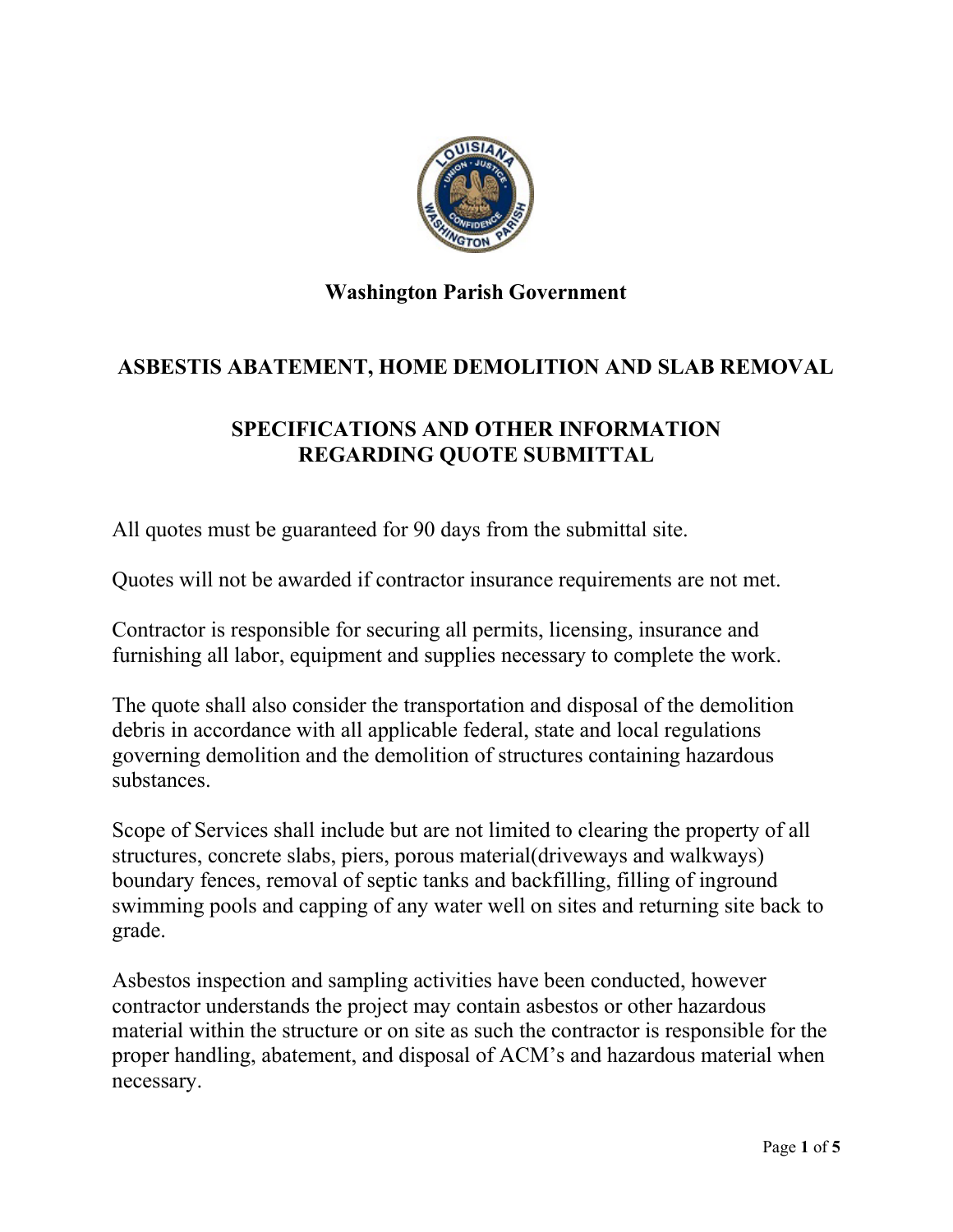

# **ASBESTIS ABATEMENT, HOME DEMOLITION AND SLAB REMOVAL**

Contractor understands that no work will be started until a Notice to Proceed is executed by the parish.

Proposers name (print)

Signature of Company Owner or Authorized Representative submitting quote

Date

 $\overline{\phantom{a}}$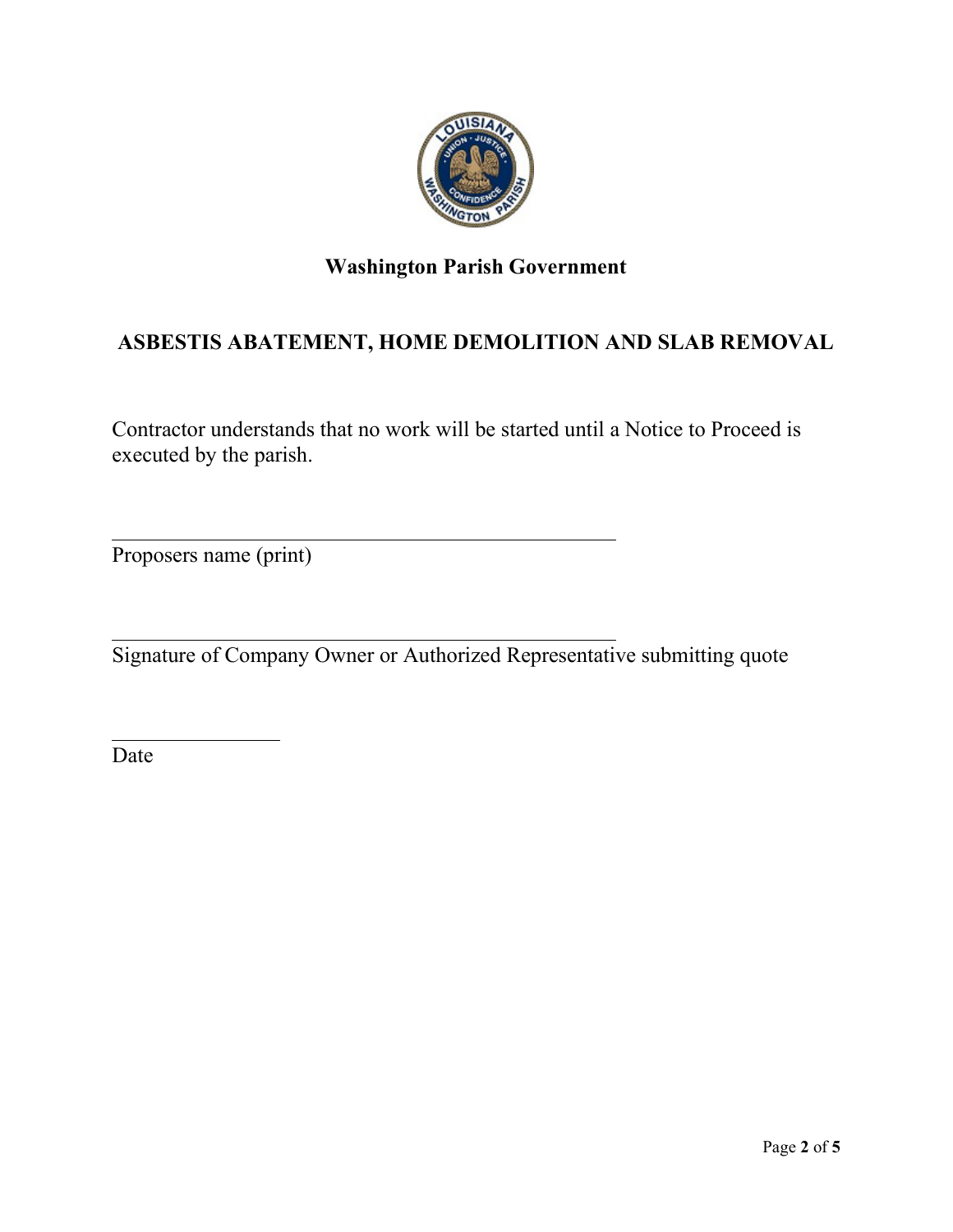

#### **ASBESTIS ABATEMENT, HOME DEMOLITION AND SLAB REMOVAL**

All five (5) pages must be in a sealed envelope and mailed, or hand delivered to the Washington Parish Office of Homeland Security & Emergency Preparedness located at 901 Pearl St, Franklinton, LA 70438 on or before Friday, July 1, 2022 at 2:00P.M.

Quotes *MUST* be submitted on this price proposal form provided by the parish. Quotes received after the deadline *WILL NOT* be accepted.

Outside of envelope should read

# "**WASHINGTON PARISH GOVERNMENT ASBESTIS ABATEMENT, HOME DEMOLITION AND SLAB REMOVAL"**

and also include Louisiana License #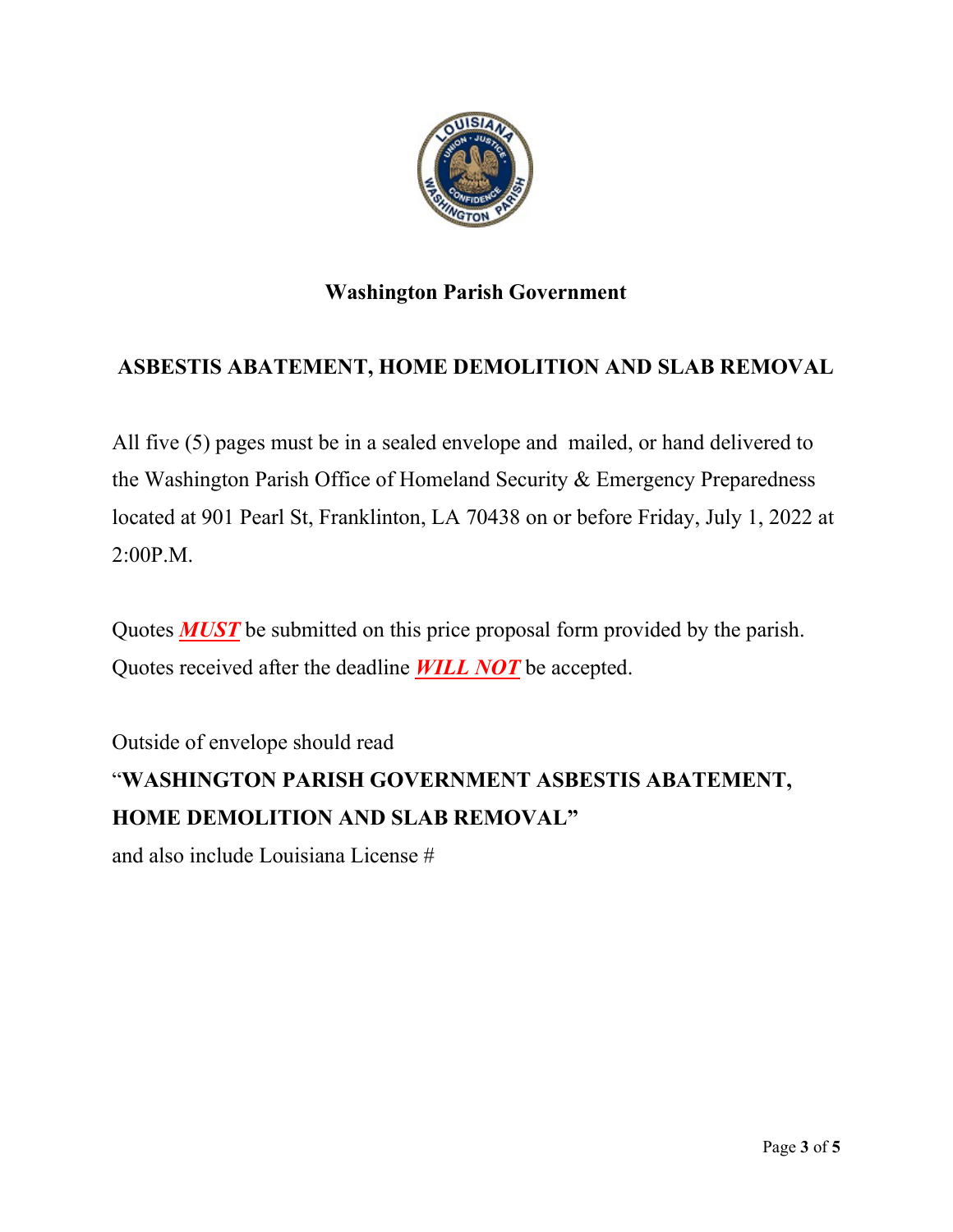

# **Price Proposal Form**

# **ASBESTIS ABATEMENT, HOME DEMOLITION AND SLAB REMOVAL**

| Office location responsible for this project: __________________________________ |  |
|----------------------------------------------------------------------------------|--|
| Contractor's License Number:                                                     |  |